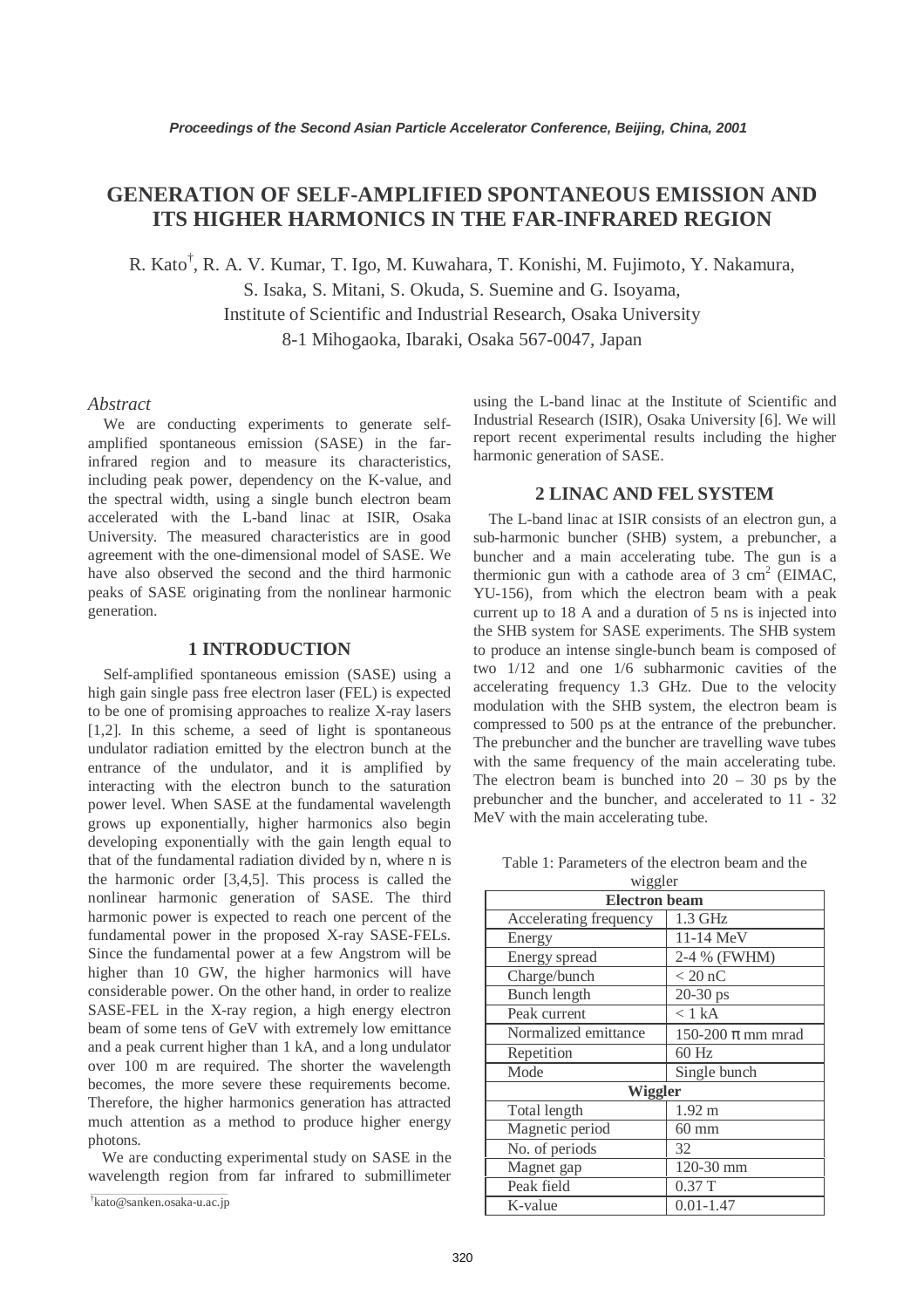

Figure 1: Peak power of SASE measured as a function of K-value of the wiggler. The solid and the open circles denote the measured data points for the beam energy of 12.6 and 14.0 MeV, respectively. The dashed lines were theoretical values predicted by one-dimensional model. See text for details.

The electron beam is transported via an achromatic beam transport line to the 32 period planar wiggler with the period length of 60 mm. The K-value of the wiggler can be varied from 0.01 to 1.47 by changing the magnet gap. The main characteristics of the electron beam and the wiggler are listed in Table 1.

Light emitted by the electron beam traversing the wiggler was reflected with a downstream mirror and led to a far-infrared monochromator in the measurement room via an evacuated optical transport line. The high vacuum in the beam transport line and the low vacuum in the optical transport line are separated by a 0.2 mm thick, 20 mm in diameter synthetic diamond window. The monochromator is a cross Czerny-Turner type with a plane reflective grating. The grating is grooved with 7.9 lines / mm (Thermo RGL) and its blaze wavelength is 112.5 µm. The monochromator can be used in the wavelength region from 50 to 200 µm. The spectral resolution of the monochromator is almost constant over the range and approximately  $1.5 \mu m$  for a slit width of 6 mm. The monochromatized light was detected with a Ge:Ga photoconductive detector cooled with liquidhelium.

The total sensitivity of this measurement system, including the sensitivity of the detector, the efficiency of the monochromator, and the transport efficiency of the optical transport line and transmittance of the windows, was calibrated over the wavelength range using a blackbody radiator of a temperature 1273 K. The radiator was placed at a position optically equivalent to the first focal point. In order to exclude the stray light in the monochromator, a 50 µm or 100 µm short-wavelength cut filter was inserted between the monochromator and the detector.

# **3 EXPERIMENTAL RESULTS AND DISCCUSIONS**

### *3.1 Peak power of SASE*

In this experiment, we used a plane mirror instead of the plane reflective grating in the monochromator. Fig. 1 shows the peak power of emitted light as a function of the K-value of the wiggler. The filled circles show the measured peak power for the beam of E=12.6 MeV, the energy spread ∆E/E=3.8 % (FWHM) and charge Q=18.2 nC. The open circles show the peak power for E=14.0 MeV, ∆E/E=3.6 % and Q=12.9 nC. The data points and the error bars show average values and standard deviations, respectively, of five highest intensities in thirty successive optical pulses. In the upper case (12.6 MeV) of Fig. 1, the K-value was varied from 0.67 to 1.47 and accordingly the wavelength changed from 72 to 157 µm. The optical power was estimated from the signal intensity using the detector sensitivity calibrated with the blackbody radiation, transmittance of the vacuum windows, and the pulse length assumed as ∆*t*≈∆ω -1, where  $\Delta\omega$  is the spectral width of SASE. The onedimensional (1D) theory predicts the spectral width of SASE in the exponential growth region as

$$
\frac{\sigma_{\lambda}}{\lambda} \approx 0.91 \sqrt{\frac{\rho}{N}}
$$
 (1)

where  $\rho$  is the FEL parameter, *N* the period number of the wiggler. The dashed lines show the optical power predicted by the 1D theory. In these calculations, the start-up power for SASE was calculated using  $P_{in}$  =  $3(4\pi)^{1/2} \rho^2 P_b/N_\lambda(\ln(N_\lambda/\rho))^{1/2}$ , where N<sub> $\lambda$ </sub> is the number of electrons in a wavelength and  $P<sub>b</sub>$  the electron beam power. The functional dependence of the measured optical power on the K-value is in good agreement with the SASE theory.



Figure 2: Absolute wavelength spectra of fundamental and higher harmonics of SASE. The open circles, the filled triangles, and the open diamonds denote the fundamental, the second harmonic, and the third harmonic peaks, respectively. The dashed lines show Gaussian distributions fitted to the peaks. See text for details.